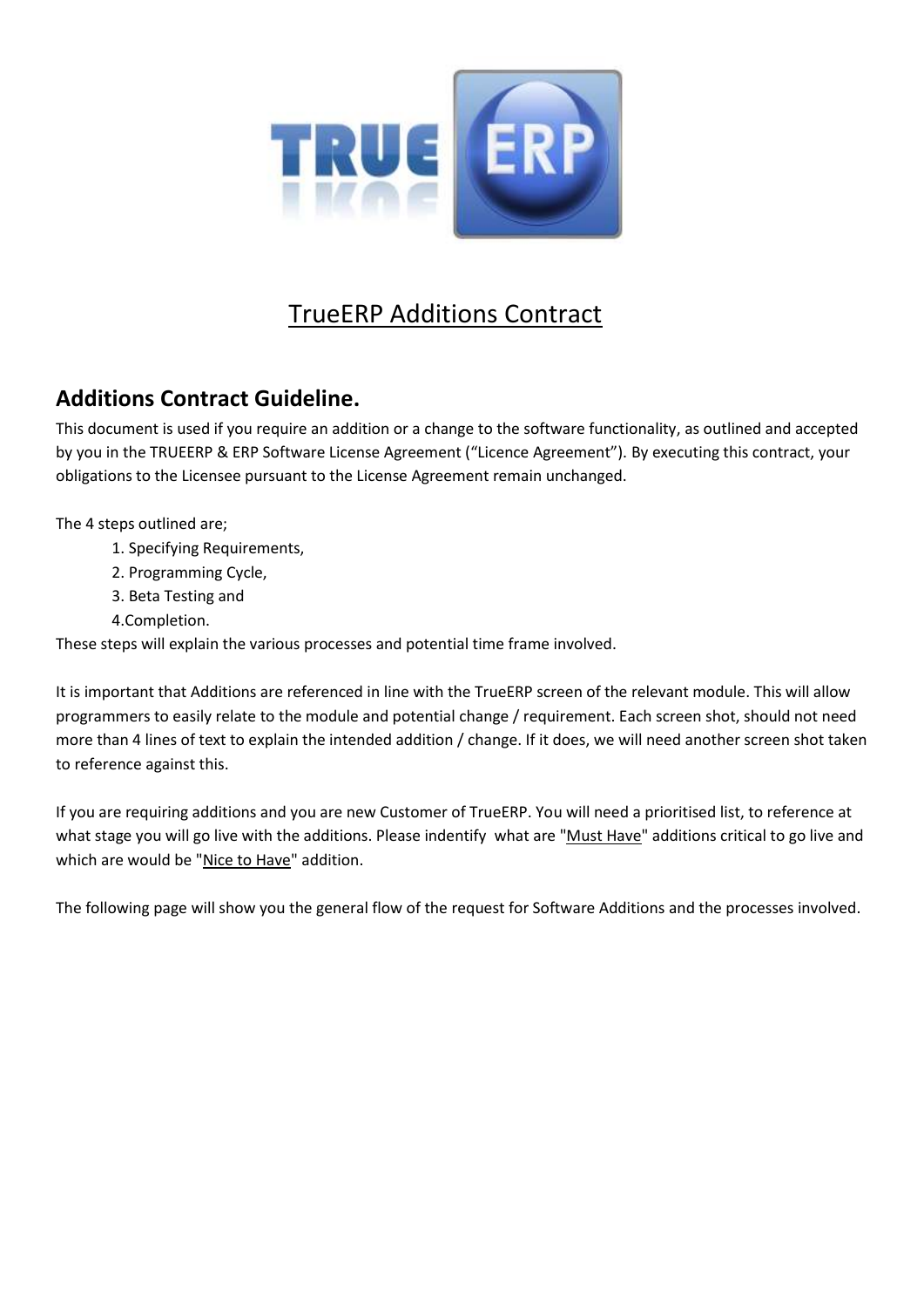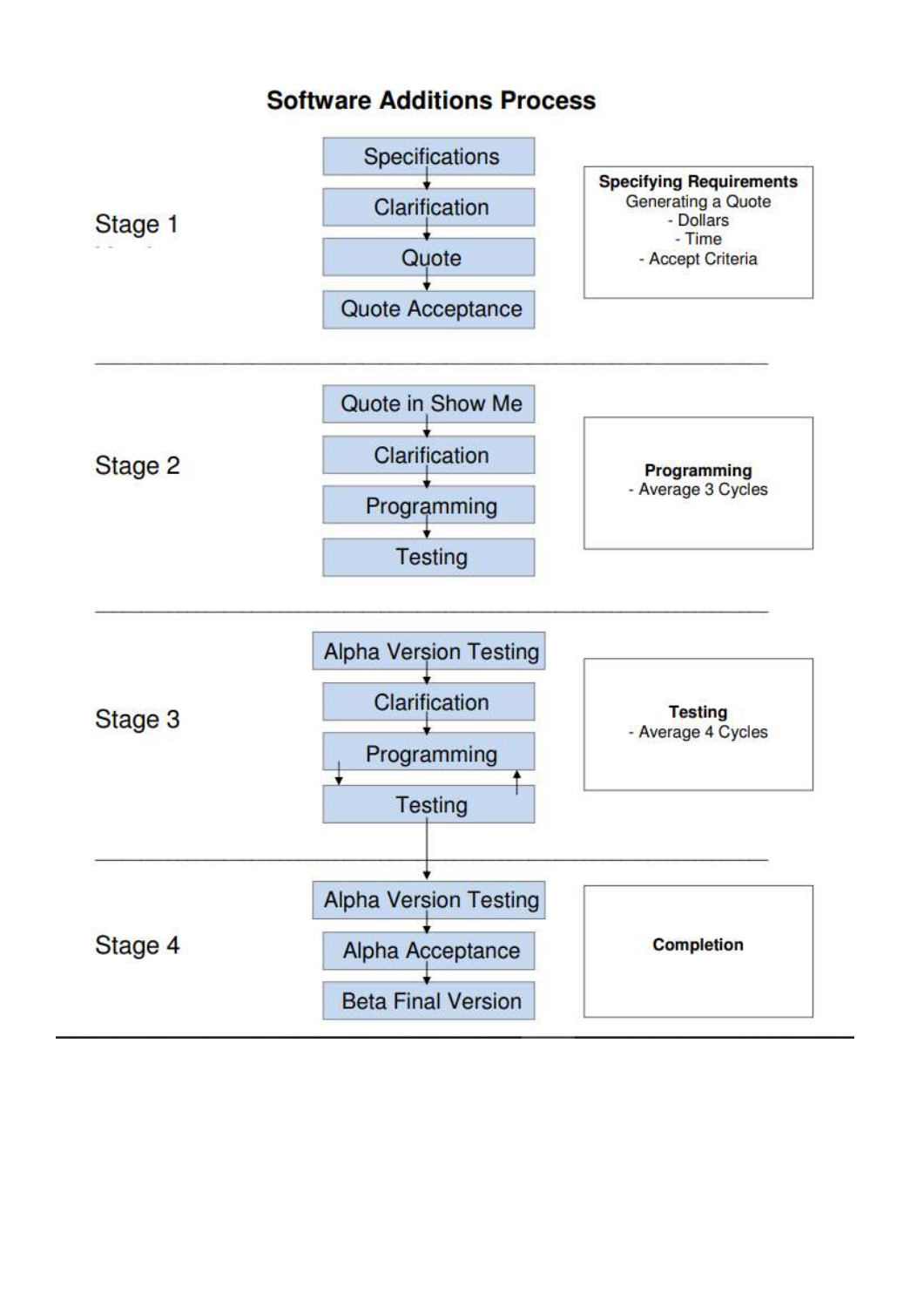

# TrueERP Additions Contract

### Customer Name:

This TrueERP Additions Contract ("Additions Contract") does not supersede the Licence Agreement and its terms and conditions, executed by the Licensor. By executing this Additions Contract, the Licensee acknowledges and accepts:

- 1. That it is bound to the same terms and conditions set out in the Licence Agreement.
- 2. That any payment due to the Licensor pursuant to the Licence Agreement, cannot be withheld pending the completion, rectification, errors or amendments of the software resulting from this or any further additions the Licensee may require.
- 3. The Licensee will use all its endeavours to ensure that any additions are implemented as quickly as possible. However, the Licensor cannot provide a timeframe, warranty or indemnity with respect to the implementation of any amendments requested by the Licensee. The completion/go live date contained in the License Agreement will be varied as a result of the execution of this agreement.
- 4. The Licensee does not warrant that the software will function in the same nature with the same functionality displayed prior to any additions being implanted.
- 5. Should additions be required in addition to those sought pursuant to this agreement, the Licensee will be asked to sign off on screenshots provided by the Licensor. A further Additions Contract will not be executed;
- 6. The go live date provided by the Licensee following the execution of this agreement will not be varied or extended further, in the event that further additions are required. and
- 7. The Licensee will be asked to list its additions by way of priority for completion. The Licensee will provide the Licensor with a go live date which will be effective at the completion of one of those additions.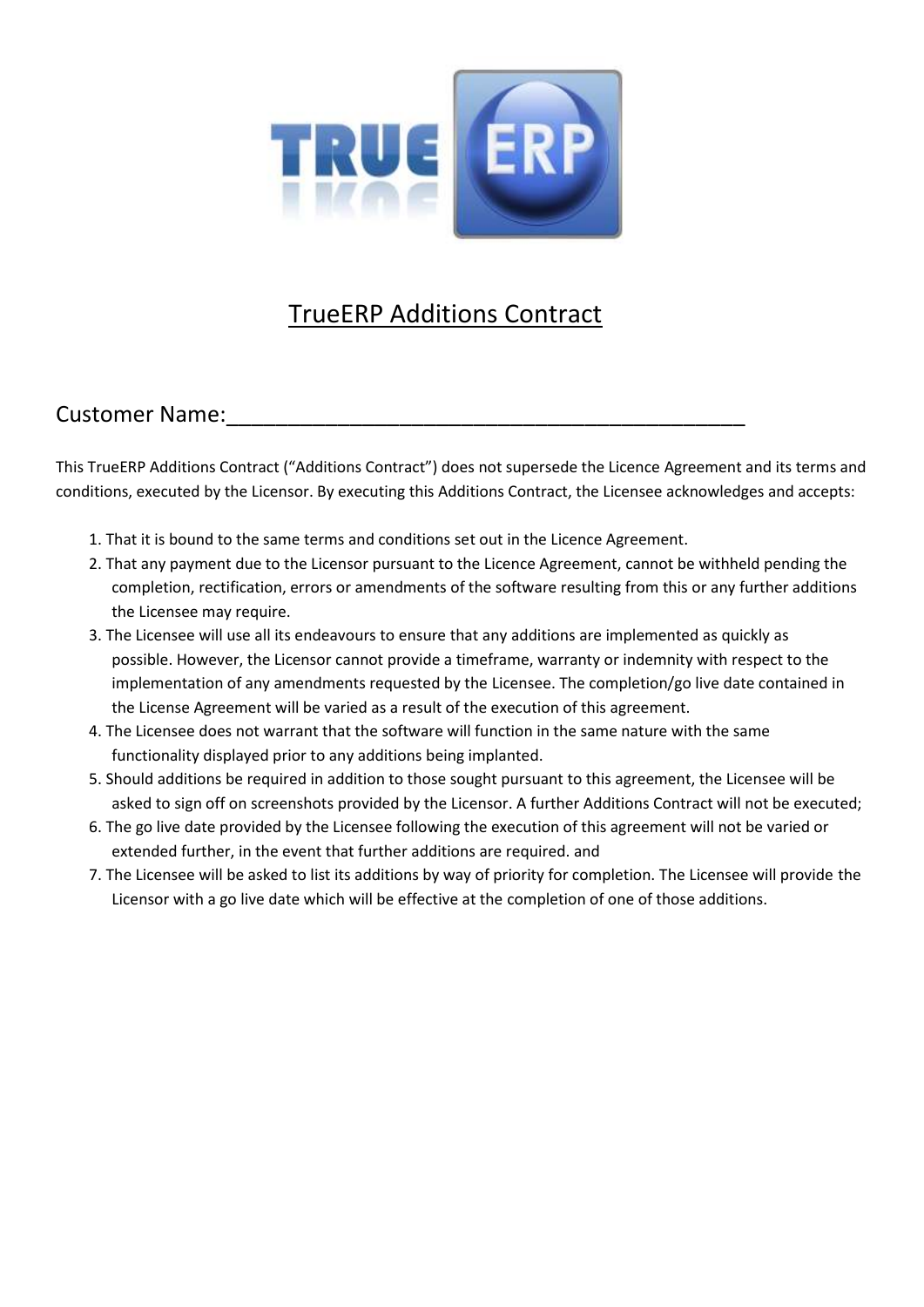# **Stage 1**

### Specifying Requirements

The document should always start with the goal.

For Example: What we are trying to achieve is the ability to make individual products come into individual departments, from when raising a Purchase Order. Stock to each department will be automatically adjusted to suit.

The images that you need should be screen shots from within TrueERP or by making simple drawings from MS Office programs. Top of every page must include; Date, ERP Version, Company Name

| O Refresh<br><b>Custom Filters</b><br>Details<br>G Active<br>$F = AH$<br>C inactive<br><b>Contact Details</b><br><b>Job Name</b><br>Firstname<br>Email<br>Name<br><b>Last Name</b><br>Limit<br>Phone<br>Mobile<br>signdness@fgodsgaloreusa.com<br>215 801-1843<br>George<br>Kindness<br>Gates:<br>Aaurora Fencing<br>Kelly<br>07 5527 3266<br>Sales@aaurorafencing.com.au<br>Abad Foam<br>Victaum<br>+1714 9942223<br>forena@abadfoam.com<br>Lorena<br>+61 0424 135 717<br>ABD Poultry Ptv Ltd.<br>Altimed<br>Paruk<br>07 3907 8910<br>ebrahim@abdpoulth; com au<br>ABL Tile & Bathroom Centre<br>02 9673 5897<br>marketing@abitlecentre.com.au<br>Tanya<br>Adhere Promotions<br>Danielle<br>van der Hoek<br>+61296749800 +61410639023<br>danielie@adherepromotions.com<br>Advanced Australian Packaging Pty L<br>O'Grady<br>+618 83409045<br>bill@advancedpackaging.com.au<br>ω<br>Andrew<br>Adventure One<br>+61 3 9311 5244<br>King<br>andrew@oneplanet.com.au<br>Akubra Hafs Pty Limited<br>Roy<br>Wilkinson<br>02 6562 6177<br>+61412 046 333<br>roy@akubra.com.au<br>+9716 5632502 +971 62 9059954<br>Al-Meidaf<br>Najeeb<br>finance@almejdat.com<br>+ 830 372 3335 x2<br>Aleit Services Inc.<br>Cox<br>Jenny<br>jennyc@alertservices.com<br>All Floors Carpet Court Pty Ltd.<br>shoni<br>08 9331 6425<br>admin@alffoorscarpetcourt.com.au<br>Michael<br>Seekuann<br>Alliance Paper Products<br>+61 412 924 219<br>Dirk:<br>+617 3118 4430<br>dirk.seemann@alliancepaper.com.au<br>Adams<br>Allied Forklifts<br>0892489860<br>+61 419 958 824<br>adams@alliedforitifts.com.au<br>Wayne<br>American Fireworks<br>Tassie<br>+1 512 321 4416<br>fechsupport@buyamericanfireworks.cor<br>Christian<br>American Vehicle Sales<br>louise.trimble@american.com.au<br>Louise<br>Trimble<br>03 9765 1300<br>+61400 301 025<br>ä.<br>Taurus Carl in will Fight Far to<br>Himillin<br>SMS<br>Customise<br>Print<br>Close<br>Export<br>Naw<br>Email<br>337 | Search Column Name                                  | $\left  \cdot \right $ | "F5,F6,F7" (Full) |  |  |        |
|------------------------------------------------------------------------------------------------------------------------------------------------------------------------------------------------------------------------------------------------------------------------------------------------------------------------------------------------------------------------------------------------------------------------------------------------------------------------------------------------------------------------------------------------------------------------------------------------------------------------------------------------------------------------------------------------------------------------------------------------------------------------------------------------------------------------------------------------------------------------------------------------------------------------------------------------------------------------------------------------------------------------------------------------------------------------------------------------------------------------------------------------------------------------------------------------------------------------------------------------------------------------------------------------------------------------------------------------------------------------------------------------------------------------------------------------------------------------------------------------------------------------------------------------------------------------------------------------------------------------------------------------------------------------------------------------------------------------------------------------------------------------------------------------------------------------------------------------------------------------------------------------------------------------------------------------------|-----------------------------------------------------|------------------------|-------------------|--|--|--------|
|                                                                                                                                                                                                                                                                                                                                                                                                                                                                                                                                                                                                                                                                                                                                                                                                                                                                                                                                                                                                                                                                                                                                                                                                                                                                                                                                                                                                                                                                                                                                                                                                                                                                                                                                                                                                                                                                                                                                                      |                                                     |                        |                   |  |  |        |
|                                                                                                                                                                                                                                                                                                                                                                                                                                                                                                                                                                                                                                                                                                                                                                                                                                                                                                                                                                                                                                                                                                                                                                                                                                                                                                                                                                                                                                                                                                                                                                                                                                                                                                                                                                                                                                                                                                                                                      |                                                     |                        |                   |  |  | Cred A |
|                                                                                                                                                                                                                                                                                                                                                                                                                                                                                                                                                                                                                                                                                                                                                                                                                                                                                                                                                                                                                                                                                                                                                                                                                                                                                                                                                                                                                                                                                                                                                                                                                                                                                                                                                                                                                                                                                                                                                      |                                                     |                        |                   |  |  |        |
|                                                                                                                                                                                                                                                                                                                                                                                                                                                                                                                                                                                                                                                                                                                                                                                                                                                                                                                                                                                                                                                                                                                                                                                                                                                                                                                                                                                                                                                                                                                                                                                                                                                                                                                                                                                                                                                                                                                                                      | A& R Food Distributors, Inc.                        |                        |                   |  |  |        |
|                                                                                                                                                                                                                                                                                                                                                                                                                                                                                                                                                                                                                                                                                                                                                                                                                                                                                                                                                                                                                                                                                                                                                                                                                                                                                                                                                                                                                                                                                                                                                                                                                                                                                                                                                                                                                                                                                                                                                      |                                                     |                        |                   |  |  |        |
|                                                                                                                                                                                                                                                                                                                                                                                                                                                                                                                                                                                                                                                                                                                                                                                                                                                                                                                                                                                                                                                                                                                                                                                                                                                                                                                                                                                                                                                                                                                                                                                                                                                                                                                                                                                                                                                                                                                                                      |                                                     |                        |                   |  |  |        |
|                                                                                                                                                                                                                                                                                                                                                                                                                                                                                                                                                                                                                                                                                                                                                                                                                                                                                                                                                                                                                                                                                                                                                                                                                                                                                                                                                                                                                                                                                                                                                                                                                                                                                                                                                                                                                                                                                                                                                      |                                                     |                        |                   |  |  |        |
|                                                                                                                                                                                                                                                                                                                                                                                                                                                                                                                                                                                                                                                                                                                                                                                                                                                                                                                                                                                                                                                                                                                                                                                                                                                                                                                                                                                                                                                                                                                                                                                                                                                                                                                                                                                                                                                                                                                                                      |                                                     |                        |                   |  |  |        |
|                                                                                                                                                                                                                                                                                                                                                                                                                                                                                                                                                                                                                                                                                                                                                                                                                                                                                                                                                                                                                                                                                                                                                                                                                                                                                                                                                                                                                                                                                                                                                                                                                                                                                                                                                                                                                                                                                                                                                      |                                                     |                        |                   |  |  |        |
|                                                                                                                                                                                                                                                                                                                                                                                                                                                                                                                                                                                                                                                                                                                                                                                                                                                                                                                                                                                                                                                                                                                                                                                                                                                                                                                                                                                                                                                                                                                                                                                                                                                                                                                                                                                                                                                                                                                                                      |                                                     |                        |                   |  |  |        |
|                                                                                                                                                                                                                                                                                                                                                                                                                                                                                                                                                                                                                                                                                                                                                                                                                                                                                                                                                                                                                                                                                                                                                                                                                                                                                                                                                                                                                                                                                                                                                                                                                                                                                                                                                                                                                                                                                                                                                      |                                                     |                        |                   |  |  |        |
|                                                                                                                                                                                                                                                                                                                                                                                                                                                                                                                                                                                                                                                                                                                                                                                                                                                                                                                                                                                                                                                                                                                                                                                                                                                                                                                                                                                                                                                                                                                                                                                                                                                                                                                                                                                                                                                                                                                                                      |                                                     |                        |                   |  |  |        |
|                                                                                                                                                                                                                                                                                                                                                                                                                                                                                                                                                                                                                                                                                                                                                                                                                                                                                                                                                                                                                                                                                                                                                                                                                                                                                                                                                                                                                                                                                                                                                                                                                                                                                                                                                                                                                                                                                                                                                      |                                                     |                        |                   |  |  |        |
|                                                                                                                                                                                                                                                                                                                                                                                                                                                                                                                                                                                                                                                                                                                                                                                                                                                                                                                                                                                                                                                                                                                                                                                                                                                                                                                                                                                                                                                                                                                                                                                                                                                                                                                                                                                                                                                                                                                                                      |                                                     |                        |                   |  |  |        |
|                                                                                                                                                                                                                                                                                                                                                                                                                                                                                                                                                                                                                                                                                                                                                                                                                                                                                                                                                                                                                                                                                                                                                                                                                                                                                                                                                                                                                                                                                                                                                                                                                                                                                                                                                                                                                                                                                                                                                      |                                                     |                        |                   |  |  |        |
|                                                                                                                                                                                                                                                                                                                                                                                                                                                                                                                                                                                                                                                                                                                                                                                                                                                                                                                                                                                                                                                                                                                                                                                                                                                                                                                                                                                                                                                                                                                                                                                                                                                                                                                                                                                                                                                                                                                                                      |                                                     |                        |                   |  |  |        |
|                                                                                                                                                                                                                                                                                                                                                                                                                                                                                                                                                                                                                                                                                                                                                                                                                                                                                                                                                                                                                                                                                                                                                                                                                                                                                                                                                                                                                                                                                                                                                                                                                                                                                                                                                                                                                                                                                                                                                      |                                                     |                        |                   |  |  |        |
|                                                                                                                                                                                                                                                                                                                                                                                                                                                                                                                                                                                                                                                                                                                                                                                                                                                                                                                                                                                                                                                                                                                                                                                                                                                                                                                                                                                                                                                                                                                                                                                                                                                                                                                                                                                                                                                                                                                                                      |                                                     |                        |                   |  |  |        |
|                                                                                                                                                                                                                                                                                                                                                                                                                                                                                                                                                                                                                                                                                                                                                                                                                                                                                                                                                                                                                                                                                                                                                                                                                                                                                                                                                                                                                                                                                                                                                                                                                                                                                                                                                                                                                                                                                                                                                      |                                                     |                        |                   |  |  |        |
|                                                                                                                                                                                                                                                                                                                                                                                                                                                                                                                                                                                                                                                                                                                                                                                                                                                                                                                                                                                                                                                                                                                                                                                                                                                                                                                                                                                                                                                                                                                                                                                                                                                                                                                                                                                                                                                                                                                                                      | ¢                                                   |                        |                   |  |  |        |
| <b>Auto List Updates Disabled</b>                                                                                                                                                                                                                                                                                                                                                                                                                                                                                                                                                                                                                                                                                                                                                                                                                                                                                                                                                                                                                                                                                                                                                                                                                                                                                                                                                                                                                                                                                                                                                                                                                                                                                                                                                                                                                                                                                                                    | <b>Total Records</b><br>Current Filter (Active = T) |                        |                   |  |  |        |

There should be no more than 4 lines of text per image. See below example;

The finished screen shots must be confirmed with your Project Manager (PM). In most cases we recommend that your PM actually does the specifying with you, to ensure that clarity for our programmers is achieved and TrueERP doesn't already have a similar solution.

If you are new customer, your Additions request must reference "Will go live at this point with addition/s". Eg "You might specify 3 Additions, but after the first addition, we will go live once we have the first addition working". If it doesn't, TrueERP will send it back to the Customer and PM, to ensure this is clearly labelled and marked on the additions screen shots.

Every page of images and text must be signed and returned to TrueERP for quoting and confirmation. Typically this is done via email.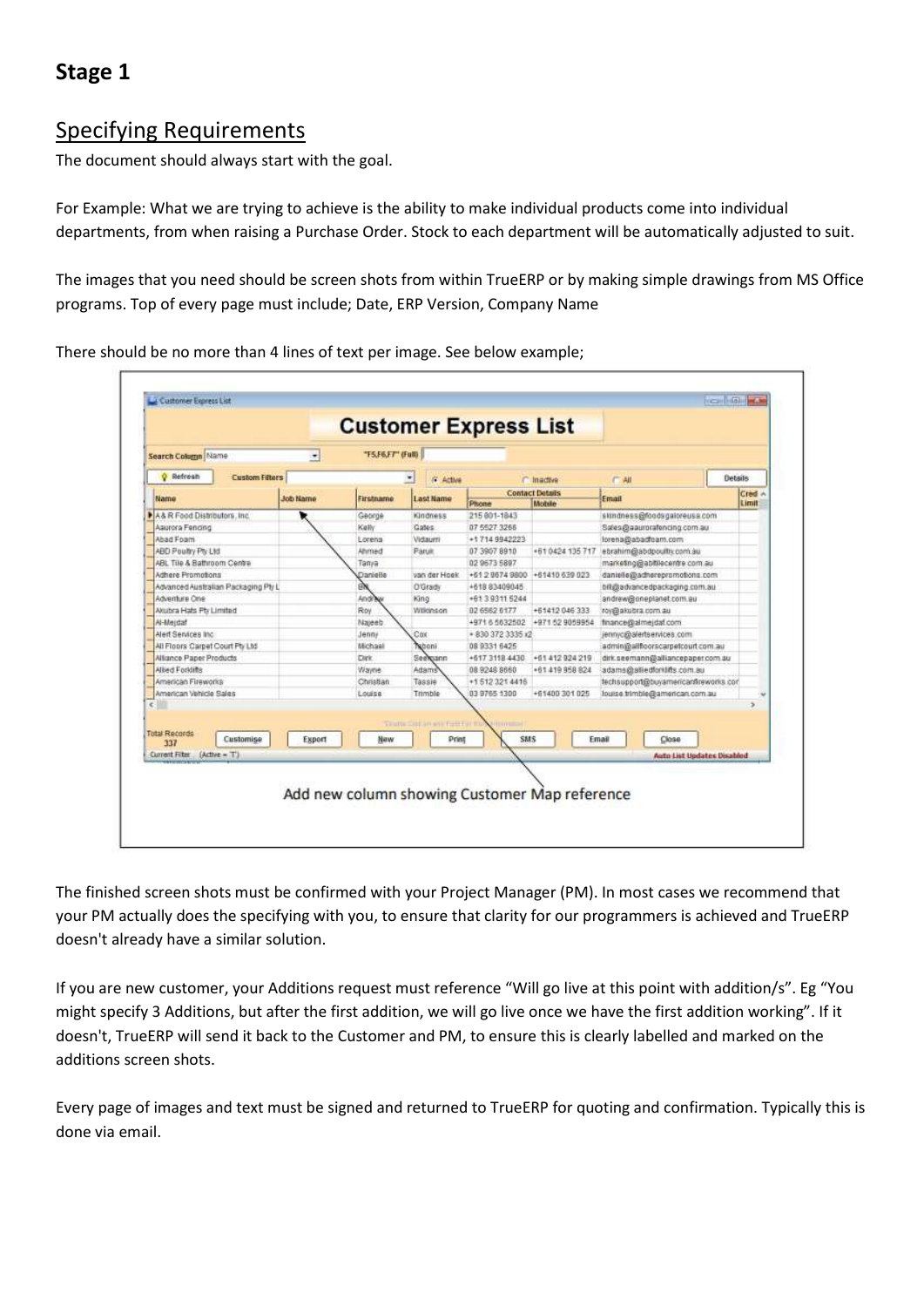Quote accepted

- 1. Clarification may be required on the images supplied
- 2. A quote with the specifications will be sent from TrueERP back to Customer
- 3. Once the signed quote and specs are returned to TrueERP and paid for. The Addition is booked into the Show Me, ERP Version History List in your TrueERP database.

| <b>L. ERP Version History</b> |                                         |                    |                                                                                 |                              | <b>icallists</b><br>of S |
|-------------------------------|-----------------------------------------|--------------------|---------------------------------------------------------------------------------|------------------------------|--------------------------|
|                               |                                         |                    | <b>Ignore</b><br>pins.<br>Custom<br><b>ERP Version History</b><br>Dates<br>From | 21/11/2016 - To 25/01/2017 - | $\bullet$                |
|                               |                                         |                    | <b>Updated Every Friday</b>                                                     |                              |                          |
| Search Column ERP Version     |                                         | $\overline{ }$     | "F5,F6,F7" (Full)                                                               |                              |                          |
| <b>Q</b> Refresh              | <b>Custom Filters</b>                   |                    | $\overline{ }$<br>F Changes C Website C Tablets<br><b>Tips</b><br>Videos        | Popups                       | How Tos.                 |
|                               | ERP Version Seg No Customer Ref Subject |                    | <b>Details</b>                                                                  | <b>Hours</b>                 | % Done                   |
| Pending                       |                                         |                    |                                                                                 |                              |                          |
|                               | <b>RIC</b>                              | Reports            | Support Log 9782 Task                                                           | 36.0                         | 0%                       |
|                               | 2 D&KCC                                 | Work Order         | Duration options added                                                          | 35.0                         | 0%                       |
|                               | 3 HMWS                                  | Product card price | Support Log 9577 Task                                                           | 18.0                         | 0.56                     |
|                               | 4 AHL                                   | Back Orders        | Support Log 9791 Task                                                           | 6.0                          | 0%                       |
|                               |                                         | Screen Flow        | Add ability to show the main screen as a flow chart                             | 50.0                         | 0%                       |
|                               | 6 VMC                                   | Shipping Addresses | Add copy function from contact details                                          | 24.0                         | 0.96                     |

## **Stage 2**

#### Programming Cycle

The accepted quote will be booked into the programming cycle, ready for commencement. Time for when the programming is commenced will depend largely on the amount of work booked before the accepted quote, but in simple terms the order of work.

- 1. Bugs and Issues
- 2. Specification adjustments
- 3. Paid Additions
- 4. Free Additions

Once programming commences, there may be a number of calls back to you to clarify any unknowns with specifications. On completion by the programming team, the work is passed to the basic testing department. Initial testing is done by this area to identify obvious flaws. Any obvious flaws are handed back to the programmers for reprogramming---The process repeats. This cycle is repeated an average of 3 times.

\_\_\_\_\_\_\_\_\_\_\_\_\_\_\_\_\_\_\_\_\_\_\_\_\_\_\_\_\_\_\_\_\_\_\_\_\_\_\_\_\_\_\_\_\_\_\_\_\_\_\_\_\_\_\_\_\_\_\_\_\_\_\_\_\_\_\_\_\_\_\_\_\_